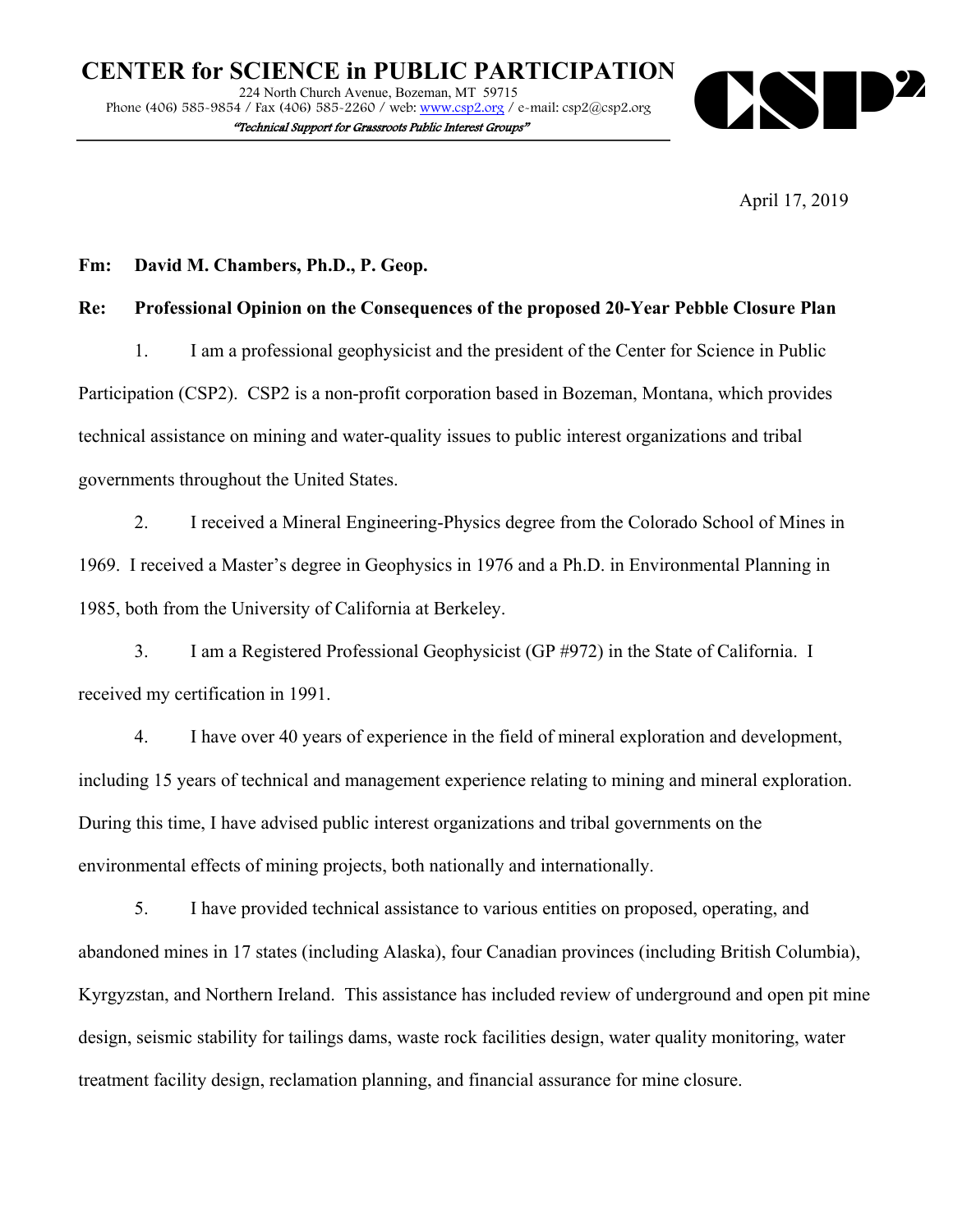#### Page #2

6. Through my education, research, and work experience I have developed an expertise in assessing the environmental impacts of mining operations with a focus on metal mines and their impacts to surface and groundwater quality. I also have extensive experience in analyzing the occurrence of tailings dam failures, and their impacts and cost; and, the costing of reclamation and closure sureties for hard-rock mines.

7. I have been asked by Earthworks to explain why the closure plan for the mining project currently being analyzed by the US Army Corps of Engineers in the Pebble Project Draft Environmental Impact Statement (USACE 2019), would have a significant impact on potential future mining at the site. I address each subject matter in what follows.

8. According to Northern Dynasty Minerals, Ltd., the current owner of the Pebble Deposit located in the Bristol Bay region of southwest Alaska, the mineral resource as December, 2017, consisted of 10.91 billion tonnes (12.03 billion tons) of measured, indicated, and inferred mineral resource at 0.3% Cu cutoff (Gaunt 2018).

9. The "20-Year" mine plan proposed in the Draft Environmental Impact Statement would mine 1.17 billion tonnes (1.29 billion tons) of the mineral resource. This is approximately 11% of the total 10.91 billion tonne mineral resource.

10. There is only one mine closure option being proposed in the Draft Environmental Impact Statement. After mining is complete, the closure plan will require backfill of the open pit with 150 million tonnes (160 million tons) of tailings and 45 million tonnes (50 million tons) of potentially acid generating waste rock, and flooding the pit with water. The tailings and waste rock would be maintained in a subaqueous condition (under water) in perpetuity.

11. This would "sterilize" the remaining mineral resource, and prohibit any future open pit mining, and possibly underground mining, for the foreseeable future. Before any future mining could take place, the pit would need to be drained of any accumulated water and the backfilled tailings and waste